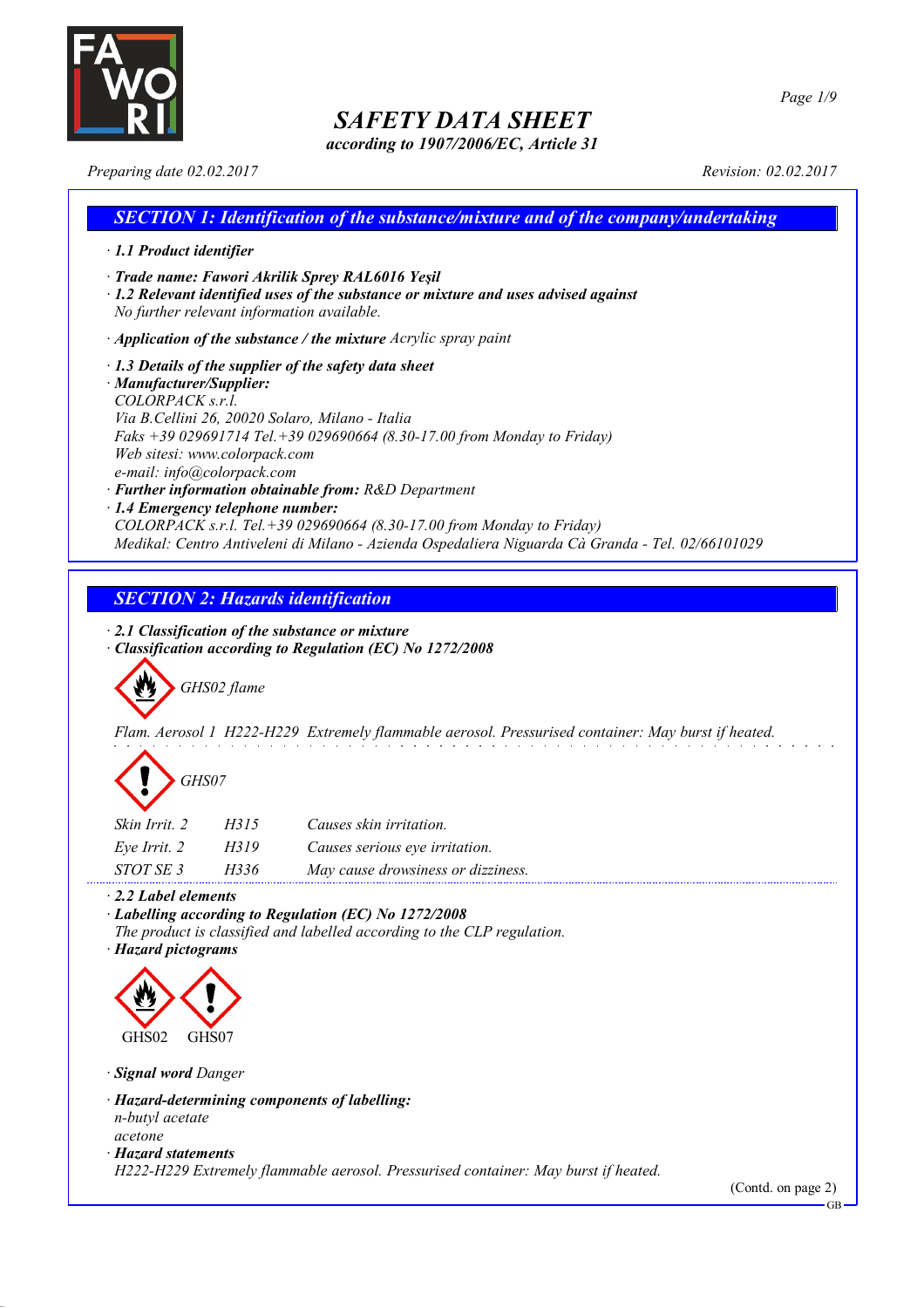*according to 1907/2006/EC, Article 31*

*Preparing date 02.02.2017 Revision: 02.02.2017*

### *Trade name: Fawori Akrilik Sprey RAL6016 Yeşil*

*H315 Causes skin irritation.*

(Contd. of page 1)

| H319             | Causes serious eye irritation.                                                                        |
|------------------|-------------------------------------------------------------------------------------------------------|
| H336             | May cause drowsiness or dizziness.                                                                    |
|                  | $\cdot$ Precautionary statements                                                                      |
| <i>P101</i>      | If medical advice is needed, have product container or label at hand.                                 |
| <i>P102</i>      | Keep out of reach of children.                                                                        |
| <i>P103</i>      | Read label before use.                                                                                |
| <i>P210</i>      | Keep away from heat/sparks/open flames/hot surfaces. - No smoking.                                    |
| P <sub>251</sub> | Pressurized container: Do not pierce or burn, even after use.                                         |
|                  | P305+P351+P338 IF IN EYES: Rinse cautiously with water for several minutes. Remove contact lenses, if |
|                  | present and easy to do. Continue rinsing.                                                             |
| <i>P405</i>      | Store locked up.                                                                                      |
| $P410 + P412$    | Protect from sunlight. Do not expose to temperatures exceeding $50 \degree C/122 \degree F$ .         |
| <i>P501</i>      | Dispose of contents/container in accordance with local/regional/national/international                |
|                  | regulations.                                                                                          |
|                  | $\cdot$ Additional information:                                                                       |

#### *· Additional information:*

Pressurized container: protect from sunlight and do not expose to temperatures exceeding 50°C. Do not pierce or *burn, even after use.*

- Do not spray on a naked flame or any incandescent material. Keep away from sources of ignition No smoking. *· 2.3 Other hazards*
- *· Results of PBT and vPvB assessment*
- *· PBT: Not applicable.*
- *· vPvB: Not applicable.*

### *SECTION 3: Composition/information on ingredients*

*· 3.2 Chemical characterisation: Mixtures*

*· Description:*

| <b>Dangerous components:</b> |                                                                                                                                                                                                        |              |
|------------------------------|--------------------------------------------------------------------------------------------------------------------------------------------------------------------------------------------------------|--------------|
|                              | cosolvent                                                                                                                                                                                              | $\leq 2.5\%$ |
|                              | $\langle$ Acute Tox. 4, H302; Acute Tox. 4, H312; Acute Tox. 4, H332; Skin Irrit. 2,<br>H315; Eye Irrit. 2, H319                                                                                       |              |
| CAS: $67-64-1$               | acetone                                                                                                                                                                                                | $25 - 50\%$  |
|                              | EINECS: 200-662-2 $\otimes$ Flam. Liq. 2, H225; $\otimes$ Eye Irrit. 2, H319; STOT SE 3, H336                                                                                                          |              |
| $CAS: 68476 - 40 - 4$        | Hydrocarbons, C3-4                                                                                                                                                                                     | $25 - 50\%$  |
|                              | EINECS: 270-681-9 & Flam. Gas 1, H220; Press. Gas C, H280                                                                                                                                              |              |
| $CAS: 1330-20-7$             | Xylol, Isomerengemisch (wenn Flammpunkt<21 $^{\circ}$ C)                                                                                                                                               | $10 - 25%$   |
|                              | Flam. Liq. 2, H225; $\langle \rangle$ Acute Tox. 4, H312; Acute Tox. 4, H332; Skin Irrit.<br>2. H315                                                                                                   |              |
| $CAS: 123-86-4$              | n-butyl acetate                                                                                                                                                                                        | $2.5 - 10\%$ |
|                              | EINECS: 204-658-1 & Flam. Liq. 3, H226; STOT SE 3, H336                                                                                                                                                |              |
| $CAS: 110-82-7$              | cyclohexane                                                                                                                                                                                            | $< 2.5\%$    |
|                              | EINECS: 203-806-2 $\otimes$ Flam. Liq. 2, H225; $\otimes$ Asp. Tox. 1, H304; $\otimes$ Aquatic Acute 1, H400;<br>Aquatic Chronic 1, H410; $\langle \cdot \rangle$ Skin Irrit. 2, H315; STOT SE 3, H336 |              |
|                              | · Additional information: For the wording of the listed risk phrases refer to section 16.                                                                                                              |              |

(Contd. on page 3)

GB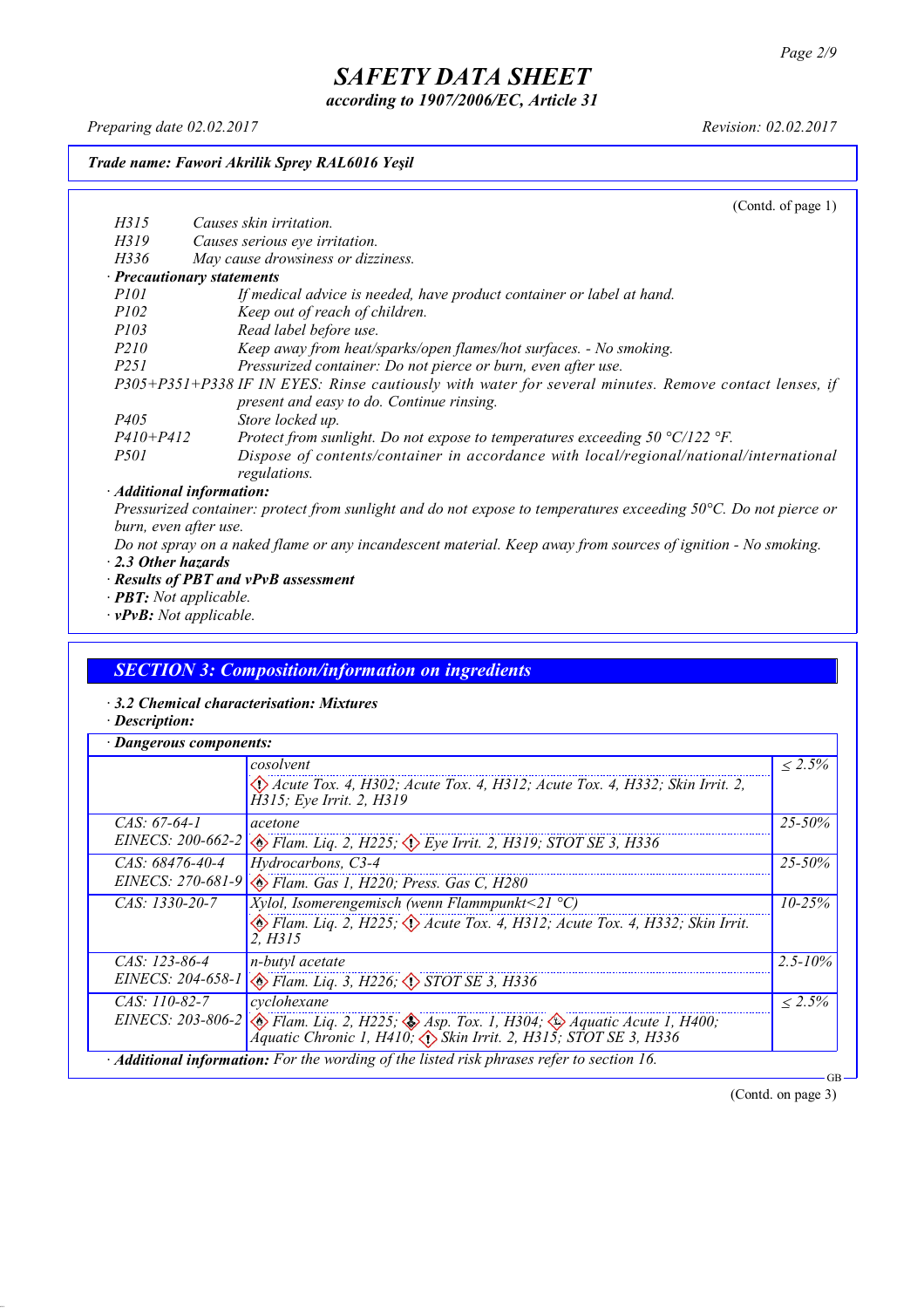*according to 1907/2006/EC, Article 31*

*Preparing date 02.02.2017 Revision: 02.02.2017*

#### *Trade name: Fawori Akrilik Sprey RAL6016 Yeşil*

(Contd. of page 2)

### *SECTION 4: First aid measures*

*· 4.1 Description of first aid measures*

*· General information:*

Symptoms of poisoning may even occur after several hours; therefore medical observation for at least 48 hours *after the accident.*

*· After inhalation:*

*Supply fresh air. If required, provide artificial respiration. Keep patient warm. Consult doctor if symptoms persist.*

*In case of unconsciousness place patient stably in side position for transportation.*

- *· After skin contact: Immediately rinse with water.*
- *· After eye contact:*

*Rinse opened eye for several minutes under running water. If symptoms persist, consult a doctor.*

*· After swallowing: If symptoms persist consult doctor.*

*· 4.2 Most important symptoms and effects, both acute and delayed No further relevant information available.*

*· 4.3 Indication of any immediate medical attention and special treatment needed*

*No further relevant information available.*

### *SECTION 5: Firefighting measures*

- *· 5.1 Extinguishing media*
- *· Suitable extinguishing agents: CO2, sand, extinguishing powder. Do not use water.*
- *· For safety reasons unsuitable extinguishing agents: Water with full jet*
- *· 5.2 Special hazards arising from the substance or mixture No further relevant information available.*
- *· 5.3 Advice for firefighters*
- *· Protective equipment: Mouth respiratory protective device.*

### *SECTION 6: Accidental release measures*

*· 6.1 Personal precautions, protective equipment and emergency procedures Wear protective equipment. Keep unprotected persons away.*

*· 6.2 Environmental precautions: Do not allow to enter sewers/ surface or ground water.*

*· 6.3 Methods and material for containment and cleaning up:*

*Dispose contaminated material as waste according to item 13. Ensure adequate ventilation.*

*Do not flush with water or aqueous cleansing agents*

- *· 6.4 Reference to other sections*
- *See Section 7 for information on safe handling.*

*See Section 8 for information on personal protection equipment.*

*See Section 13 for disposal information.*

### *SECTION 7: Handling and storage*

*· 7.1 Precautions for safe handling*

*Ensure good ventilation/exhaustion at the workplace.*

*Open and handle receptacle with care.*

*· Information about fire - and explosion protection: Keep ignition sources away - Do not smoke.*

*Protect against electrostatic charges.*

(Contd. on page 4)

GB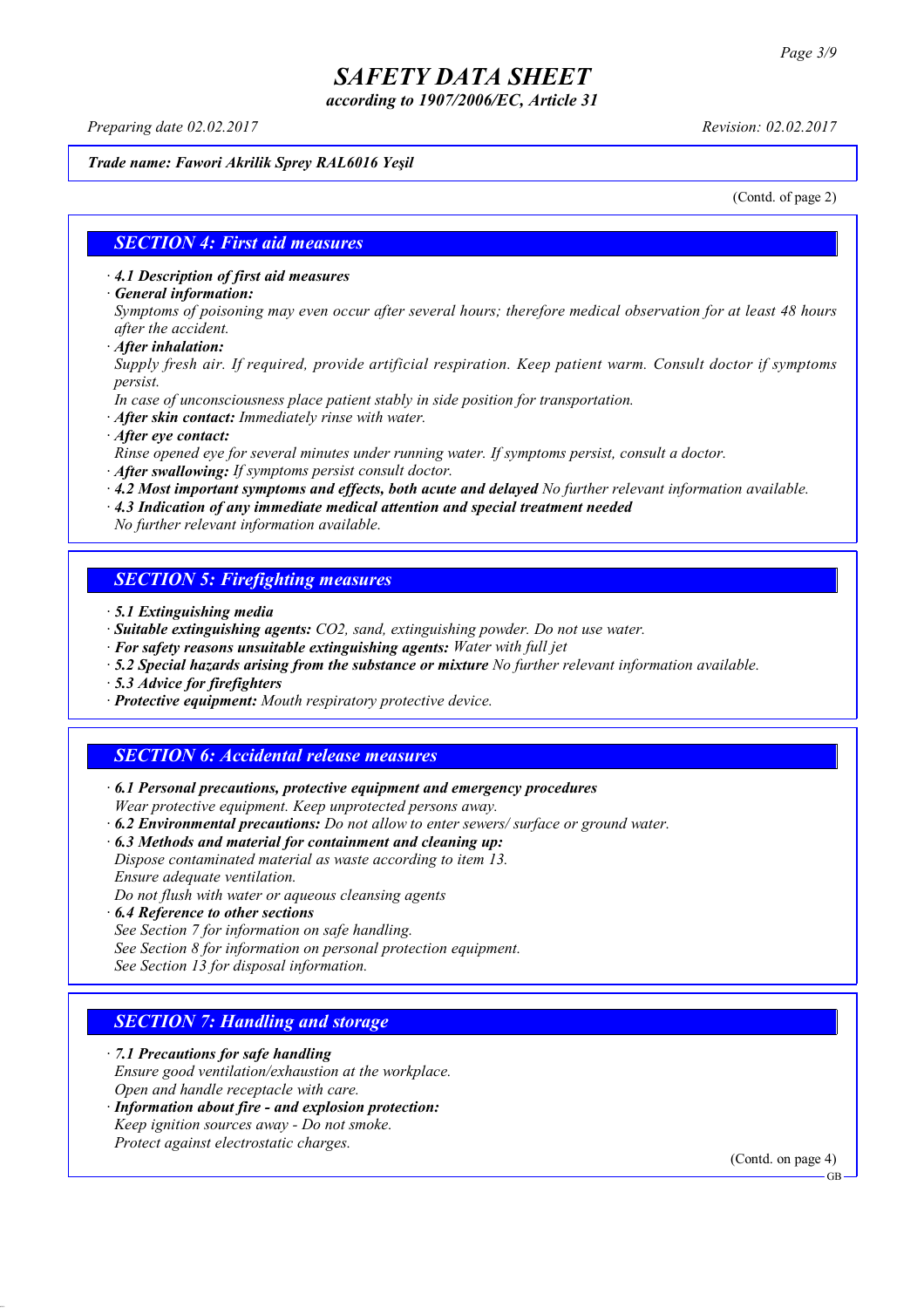*according to 1907/2006/EC, Article 31*

*Preparing date 02.02.2017 Revision: 02.02.2017*

### *Trade name: Fawori Akrilik Sprey RAL6016 Yeşil*

(Contd. of page 3) *Pressurised container: protect from sunlight and do not expose to temperatures exceeding 50 °C, i.e. electric lights. Do not pierce or burn, even after use. Do not spray onto a naked flame or any incandescent material.*

- *· 7.2 Conditions for safe storage, including any incompatibilities · Storage:*
- *· Requirements to be met by storerooms and receptacles: Store in a cool location. Observe official regulations on storing packagings with pressurised containers.*
- *· Information about storage in one common storage facility: Not required. · Further information about storage conditions: Keep container tightly sealed. Do not seal receptacle gas tight. Store in cool, dry conditions in well sealed receptacles. Protect from heat and direct sunlight.*

*· 7.3 Specific end use(s) No further relevant information available.*

### *SECTION 8: Exposure controls/personal protection*

- *· Additional information about design of technical facilities: No further data; see item 7.*
- *· 8.1 Control parameters · Ingredients with limit values that require monitoring at the workplace: 67-64-1 acetone WEL Short-term value: 3620 mg/m³, 1500 ppm Long-term value: 1210 mg/m³, 500 ppm 1330-20-7 Xylol, Isomerengemisch (wenn Flammpunkt<21 °C) WEL Short-term value: 441 mg/m³, 100 ppm Long-term value: 220 mg/m³, 50 ppm Sk, BMGV 123-86-4 n-butyl acetate WEL Short-term value: 966 mg/m³, 200 ppm Long-term value: 724 mg/m³, 150 ppm 111-76-2 2-Butoxyethanol WEL Short-term value: 246 mg/m³, 50 ppm Long-term value: 123 mg/m³, 25 ppm Sk, BMGV · Ingredients with biological limit values: 1330-20-7 Xylol, Isomerengemisch (wenn Flammpunkt<21 °C) BMGV 650 mmol/mol creatinine Medium: urine Sampling time: post shift Parameter: methyl hippuric acid 111-76-2 2-Butoxyethanol BMGV 240 mmol/mol creatinine Medium: urine Sampling time: post shift Parameter: butoxyacetic acid · Additional information: The lists valid during the making were used as basis.* (Contd. on page 5)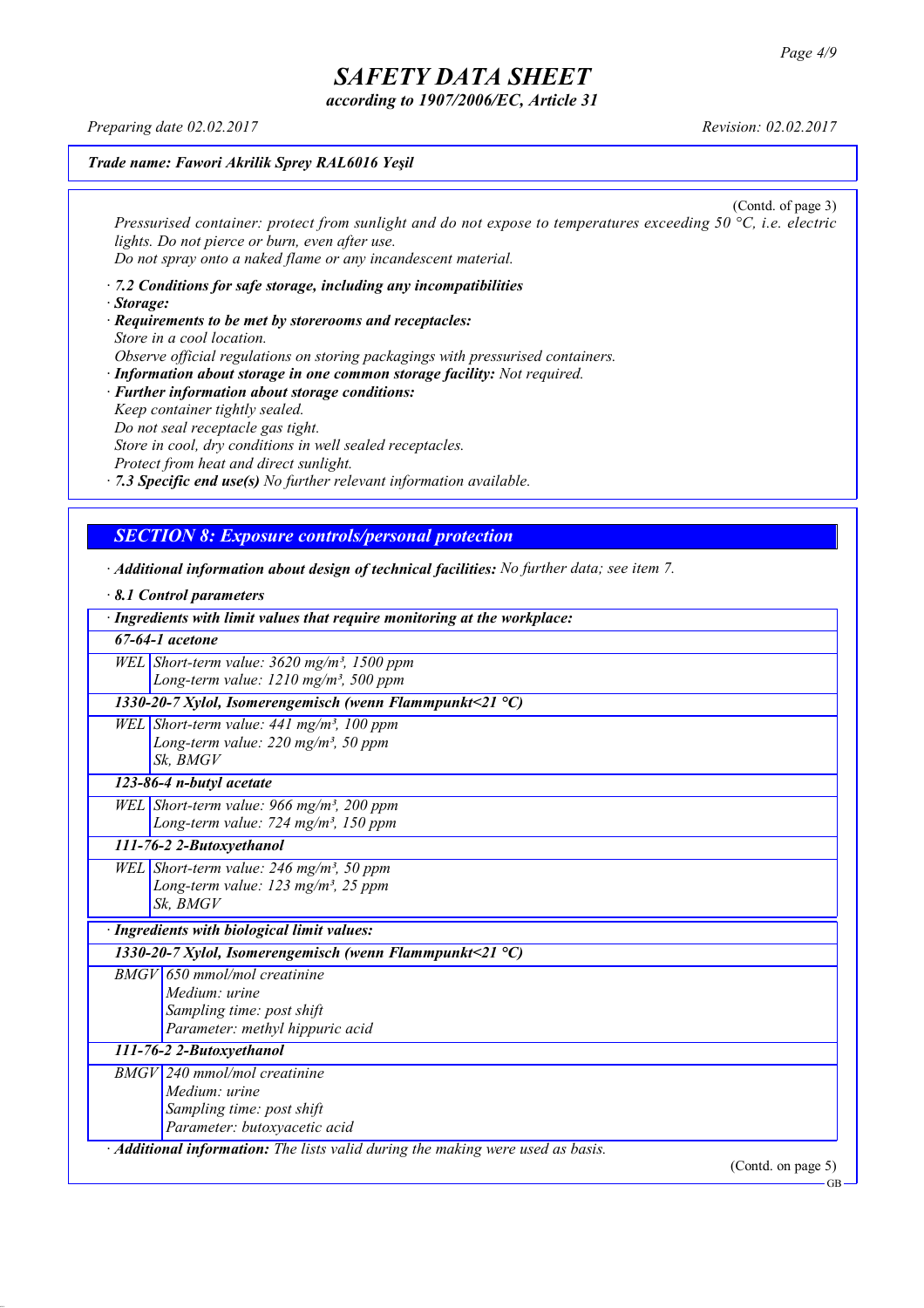*according to 1907/2006/EC, Article 31*

*Preparing date 02.02.2017 Revision: 02.02.2017*

*Trade name: Fawori Akrilik Sprey RAL6016 Yeşil*

(Contd. of page 4)

*· 8.2 Exposure controls*

- *· Personal protective equipment:*
- *· General protective and hygienic measures:*

*Keep away from foodstuffs, beverages and feed. Immediately remove all soiled and contaminated clothing Wash hands before breaks and at the end of work. Avoid contact with the eyes.*

*Avoid contact with the eyes and skin.*

#### *· Respiratory protection:*

In case of brief exposure or low pollution use respiratory filter device. In case of intensive or longer exposure use *self-contained respiratory protective device.*

*· Protection of hands:*



*Protective gloves*

*The glove material has to be impermeable and resistant to the product/ the substance/ the preparation.* Due to missing tests no recommendation to the glove material can be given for the product/ the preparation/ the *chemical mixture.*

Selection of the glove material on consideration of the penetration times, rates of diffusion and the degradation *· Material of gloves*

The selection of the suitable gloves does not only depend on the material, but also on further marks of quality and *varies from manufacturer to manufacturer. As the product is a preparation of several substances, the resistance* of the glove material can not be calculated in advance and has therefore to be checked prior to the application.

*· Penetration time of glove material*

The exact break trough time has to be found out by the manufacturer of the protective gloves and has to be *observed.*

*· Eye protection:*



*Tightly sealed goggles*

| $\cdot$ 9.1 Information on basic physical and chemical properties<br><b>General Information</b> |                                           |  |
|-------------------------------------------------------------------------------------------------|-------------------------------------------|--|
| $\cdot$ Appearance:                                                                             |                                           |  |
| Form:                                                                                           | Aerosol                                   |  |
| Colour:                                                                                         | <i>According to product specification</i> |  |
| $\cdot$ Odour:                                                                                  | Characteristic                            |  |
| Change in condition<br><b>Boiling point/Boiling range:</b>                                      | Not applicable, as aerosol.               |  |
| · Flash point:                                                                                  | $\leq$ 0 °C                               |  |
| · Ignition temperature:                                                                         | >400 °C                                   |  |
| · Danger of explosion:                                                                          | Not determined.                           |  |
| · Explosion limits:                                                                             |                                           |  |
| Lower:                                                                                          | 1.8 Vol $\%$                              |  |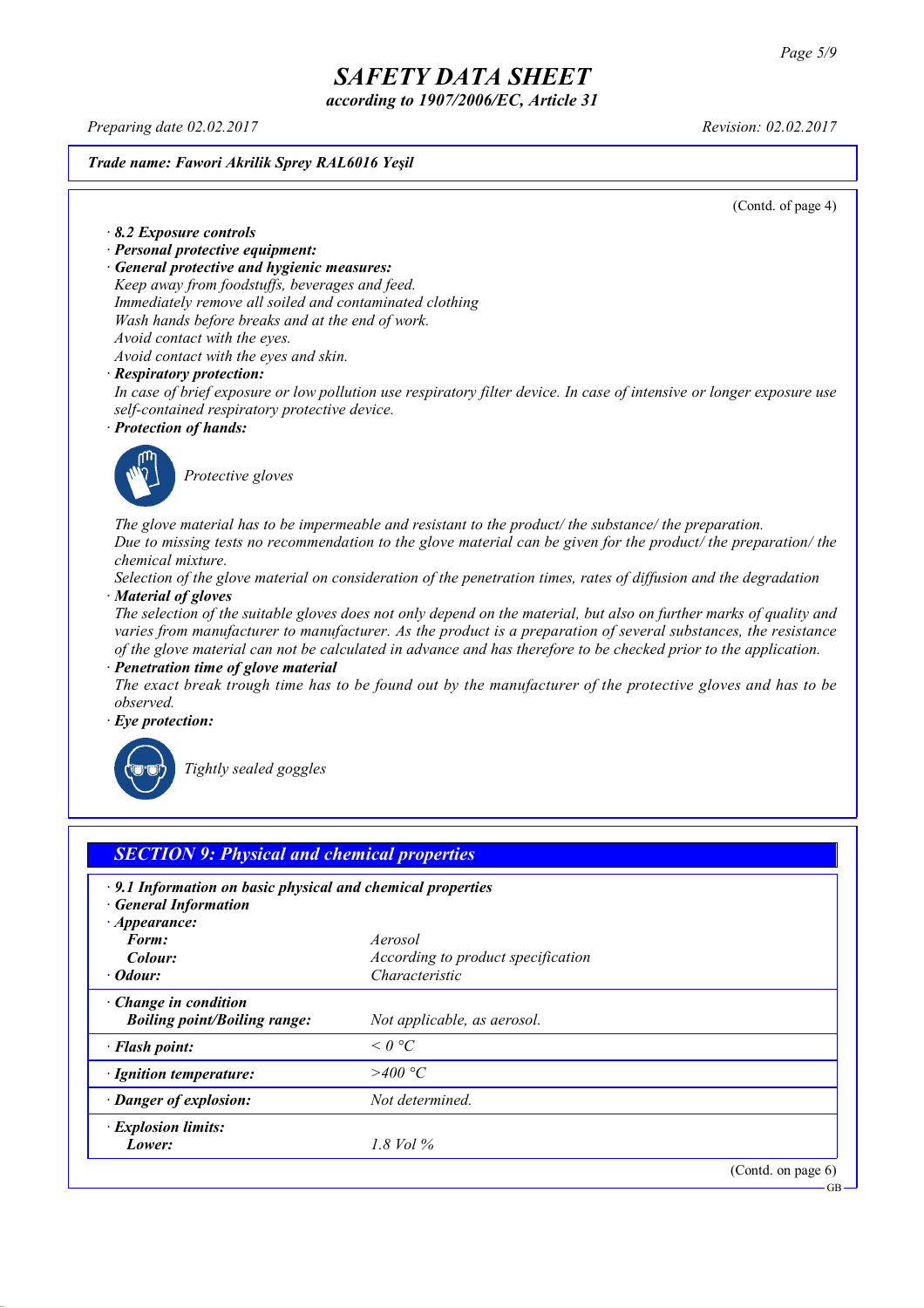*according to 1907/2006/EC, Article 31*

*Preparing date 02.02.2017 Revision: 02.02.2017*

*Trade name: Fawori Akrilik Sprey RAL6016 Yeşil*

|                                                            |                                            | (Contd. of page 5) |
|------------------------------------------------------------|--------------------------------------------|--------------------|
| <b>Upper:</b>                                              | 9.5 Vol $\%$                               |                    |
| $\cdot$ Vapour pressure at 20 °C:                          | $4.5\,bar$                                 |                    |
| $\cdot$ Density:                                           |                                            |                    |
| Relative density at 20 $^{\circ}C$                         | $0.95 + -0.05$                             |                    |
| Vapour density at 20 $^{\circ}C$                           | $>l$ g/cm <sup>3</sup> (hava=1)            |                    |
| $\cdot$ Solubility in / Miscibility with                   |                                            |                    |
| water:                                                     | Partly miscible.                           |                    |
| · Partition coefficient (n-octanol/water): Not determined. |                                            |                    |
| $\cdot$ <i>Viscosity:</i>                                  |                                            |                    |
| Dynamic:                                                   | Not determined.                            |                    |
| Kinematic:                                                 | Not determined.                            |                    |
| · Solvent content:                                         |                                            |                    |
| $VOC$ (EC)                                                 | $600$ g/l                                  |                    |
| $\cdot$ 9.2 Other information                              | No further relevant information available. |                    |

### *SECTION 10: Stability and reactivity*

*· 10.1 Reactivity*

- *· 10.2 Chemical stability*
- *· Thermal decomposition / conditions to be avoided: No decomposition if used according to specifications.*
- *· 10.3 Possibility of hazardous reactions No dangerous reactions known.*
- *· 10.4 Conditions to avoid No further relevant information available.*
- *· 10.5 Incompatible materials: No further relevant information available.*
- *· 10.6 Hazardous decomposition products: No dangerous decomposition products known.*

### *SECTION 11: Toxicological information*

*· 11.1 Information on toxicological effects*

*· Acute toxicity:*

*· LD/LC50 values relevant for classification:*

*110-82-7 cyclohexane*

*Oral LD50 12705 mg/kg (rat)*

- *· Primary irritant effect:*
- *· on the skin: No irritant effect.*
- *· on the eye: Irritating effect.*
- *· Sensitisation: No sensitising effects known.*
- *· Additional toxicological information:*

*The product shows the following dangers according to the calculation method of the General EU Classification Guidelines for Preparations as issued in the latest version:*

*Harmful Irritant*

### *SECTION 12: Ecological information*

*· 12.1 Toxicity*

*· Aquatic toxicity: No further relevant information available.*

(Contd. on page 7)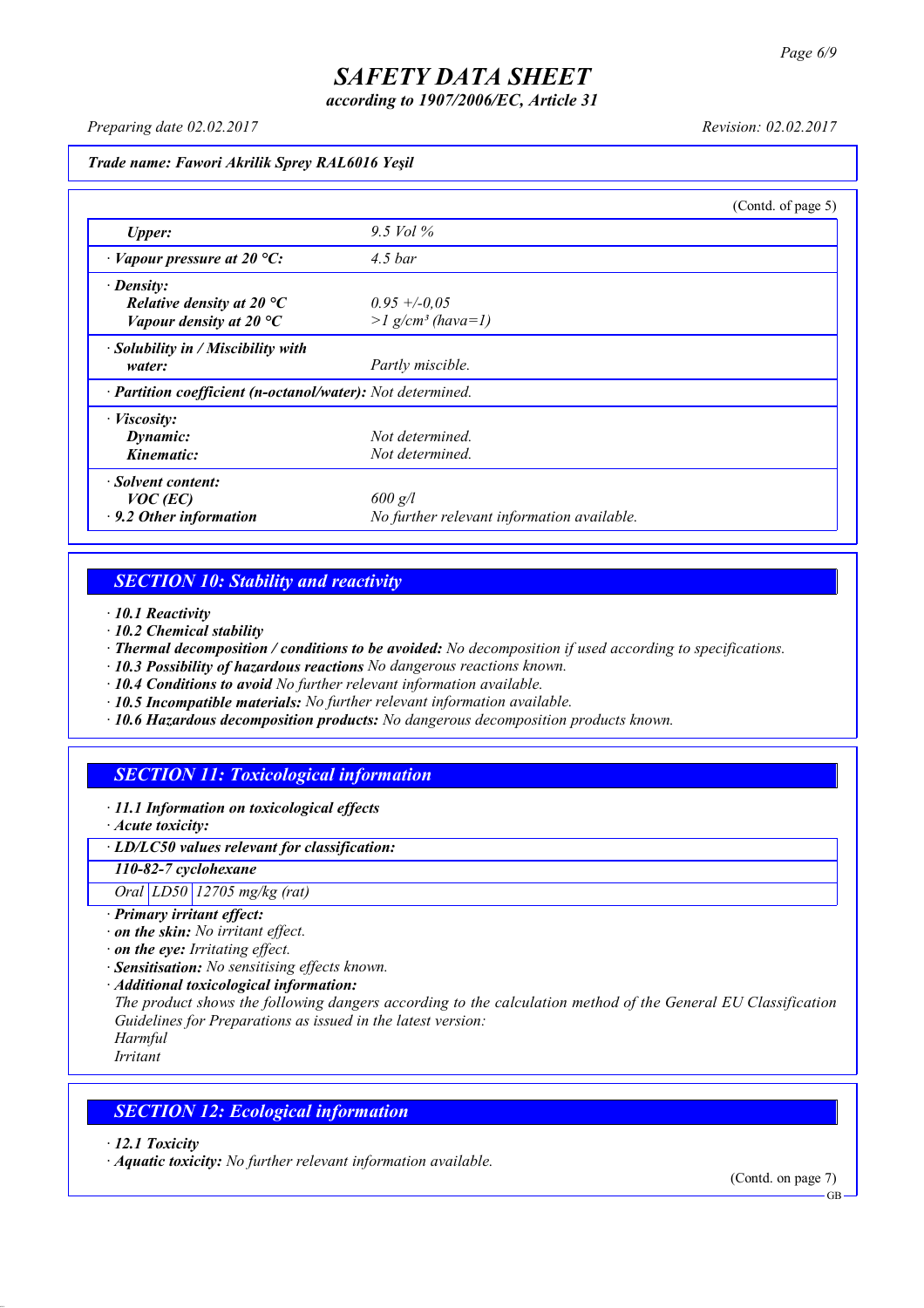*according to 1907/2006/EC, Article 31*

*Preparing date 02.02.2017 Revision: 02.02.2017*

*Trade name: Fawori Akrilik Sprey RAL6016 Yeşil*

(Contd. of page 6)

- *· 12.2 Persistence and degradability No further relevant information available.*
- *· 12.3 Bioaccumulative potential No further relevant information available.*
- *· 12.4 Mobility in soil No further relevant information available.*
- *· Additional ecological information:*

*· General notes:*

- *Water hazard class 1 (German Regulation) (Self-assessment): slightly hazardous for water*
- Do not allow undiluted product or large quantities of it to reach ground water, water course or sewage system.
- *· 12.5 Results of PBT and vPvB assessment*
- *· PBT: Not applicable.*
- *· vPvB: Not applicable.*

*· 12.6 Other adverse effects No further relevant information available.*

### *SECTION 13: Disposal considerations*

*· 13.1 Waste treatment methods*

*· Recommendation*

*Must not be disposed together with household garbage. Do not allow product to reach sewage system.*

- *· Uncleaned packaging:*
- *· Recommendation: Disposal must be made according to official regulations.*

| $\cdot$ 14.1 UN-Number                  |                     |  |
|-----------------------------------------|---------------------|--|
| ADR, IMDG, IATA                         | UN1950              |  |
| $\cdot$ 14.2 UN proper shipping name    |                     |  |
| $\cdot$ ADR                             | 1950 AEROSOLS       |  |
| $\cdot$ IMDG                            | <b>AEROSOLS</b>     |  |
| $\cdot$ IATA                            | AEROSOLS, flammable |  |
| $\cdot$ 14.3 Transport hazard class(es) |                     |  |
| $\cdot$ ADR                             |                     |  |
| · Class                                 | 2 5F Gases.         |  |
| $\cdot$ Label                           | 2.1                 |  |
| $\cdot$ IMDG, IATA                      |                     |  |
|                                         |                     |  |
| $\cdot$ Class                           | 2.1                 |  |
| $\cdot$ Label                           | 2.1                 |  |
| · 14.4 Packing group                    |                     |  |
| ADR, IMDG, IATA                         | Void                |  |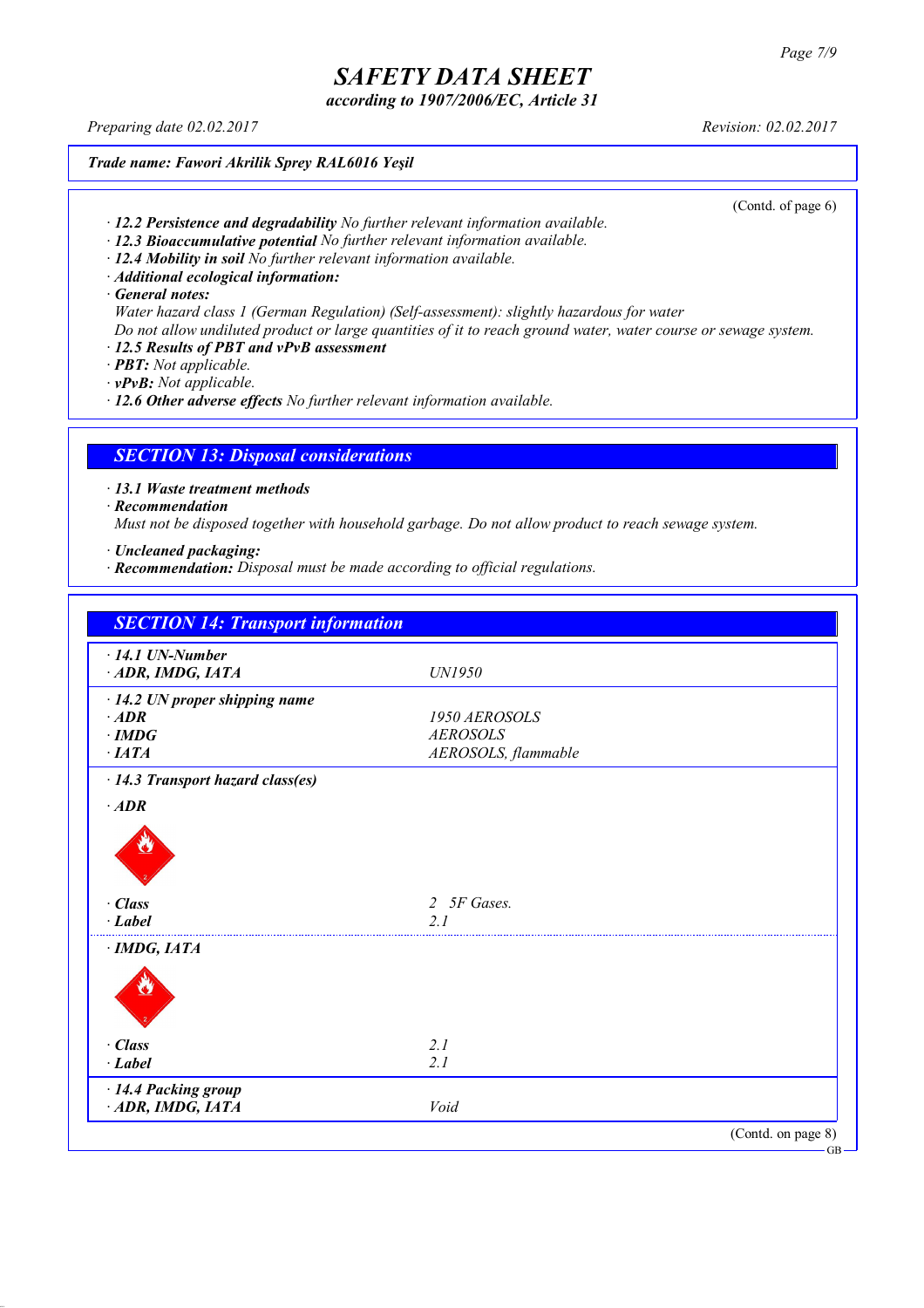*according to 1907/2006/EC, Article 31*

*Preparing date 02.02.2017 Revision: 02.02.2017*

*Trade name: Fawori Akrilik Sprey RAL6016 Yeşil*

|                                                         | (Contd. of page 7)                 |  |
|---------------------------------------------------------|------------------------------------|--|
| $\cdot$ 14.5 Environmental hazards:                     |                                    |  |
| $\cdot$ Marine pollutant:                               | No                                 |  |
| $\cdot$ 14.6 Special precautions for user               | Warning: Gases.                    |  |
| · Danger code (Kemler):                                 |                                    |  |
| <b>EMS Number:</b>                                      | $F-D$ , $S-U$                      |  |
| $\cdot$ 14.7 Transport in bulk according to Annex II of |                                    |  |
| <b>MARPOL73/78 and the IBC Code</b>                     | Not applicable.                    |  |
| $\cdot$ Transport/Additional information:               |                                    |  |
| $\cdot$ ADR                                             |                                    |  |
| $\cdot$ Limited quantities (LQ)                         | II.                                |  |
| $\cdot$ Excepted quantities (EQ)                        | $Code$ : $E0$                      |  |
|                                                         | Not permitted as Excepted Quantity |  |
| · Transport category                                    | 2                                  |  |
| · Tunnel restriction code                               |                                    |  |
| $\cdot$ IMDG                                            |                                    |  |
| $\cdot$ Limited quantities (LQ)                         | II.                                |  |
| $\cdot$ Excepted quantities (EQ)                        | $Code$ $E0$                        |  |
|                                                         | Not permitted as Excepted Quantity |  |
| · UN "Model Regulation":                                | UN1950, AEROSOLS, 2.1              |  |

### *SECTION 15: Regulatory information*

*· 15.1 Safety, health and environmental regulations/legislation specific for the substance or mixture*

*· National regulations:*

*Class Share in % NK 55.5*

*· 15.2 Chemical safety assessment: A Chemical Safety Assessment has not been carried out.*

### *SECTION 16: Other information*

This information is based on our present knowledge. However, this shall not constitute a guarantee for any *specific product features and shall not establish a legally valid contractual relationship.*

#### *· Relevant phrases*

*H220 Extremely flammable gas. H225 Highly flammable liquid and vapour. H226 Flammable liquid and vapour. H280 Contains gas under pressure; may explode if heated. H302 Harmful if swallowed. H304 May be fatal if swallowed and enters airways. H312 Harmful in contact with skin. H315 Causes skin irritation. H319 Causes serious eye irritation. H332 Harmful if inhaled. H336 May cause drowsiness or dizziness. H400 Very toxic to aquatic life. H410 Very toxic to aquatic life with long lasting effects.*

(Contd. on page 9)